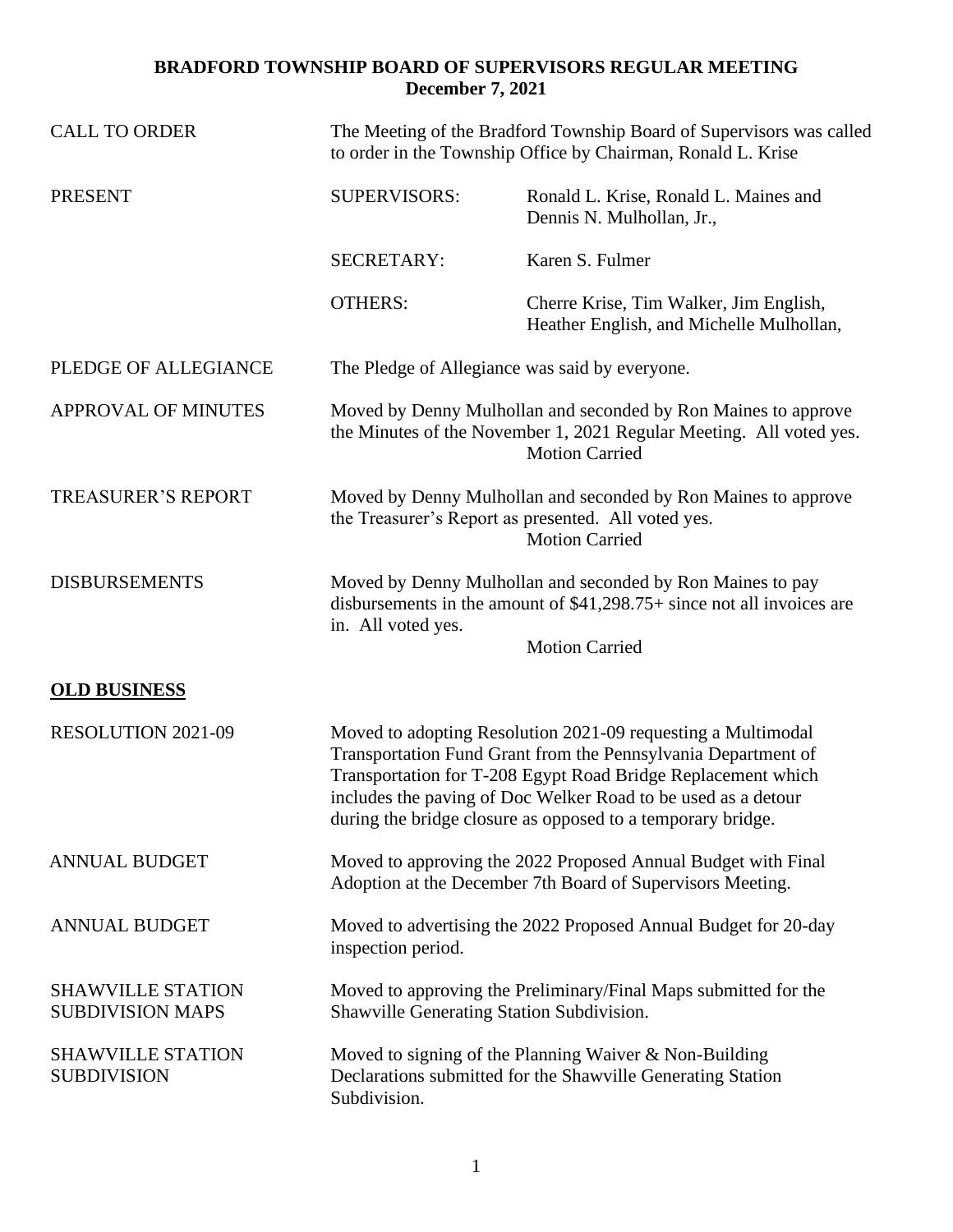## **BRADFORD TOWNSHIP BOARD OF SUPERVISORS REGULAR MEETING December 7, 2021**

| <b>MICHAEL MAYHEW</b><br><b>SUBDIVISION MAPS</b>  | Moved to approving the Preliminary/Final Maps submitted for<br>the Michael Mayhew Subdivision.                                                                                                                                                                                                                                                                                                                                          |  |
|---------------------------------------------------|-----------------------------------------------------------------------------------------------------------------------------------------------------------------------------------------------------------------------------------------------------------------------------------------------------------------------------------------------------------------------------------------------------------------------------------------|--|
| <b>MICHAEL MAYHEW</b><br><b>SUBDIVISION</b>       | Moved to signing of the Planning Waiver & Non-Building Declarations<br>submitted for the Michael Mayhew Subdivision.                                                                                                                                                                                                                                                                                                                    |  |
| <b>MCDOWELL</b><br><b>SUBDIVISION MAPS</b>        | Moved Mulhollan to approving the Preliminary/Final Maps submitted<br>for the Paul I. and Kathy M. McDowell Subdivision.                                                                                                                                                                                                                                                                                                                 |  |
| <b>STANDING COMMITTEES</b>                        |                                                                                                                                                                                                                                                                                                                                                                                                                                         |  |
| <b>HIGHWAY SAFETY</b><br><b>COMMISSION</b>        | Supervisor Denny Mulhollan said they worked on Grahampton<br>Road. They installed 400' of pipe on Mutton Hollow pipes have<br>started trimming trees to finish up the grant. They replaced road<br>signs, placed cold patch in potholes and did some ditch work.<br>Supervisor Ron Krise stated the township received \$289,552 from<br>DCED in grant money for the Egypt Road Bridge project. They met<br>with PennDOT to make a plan. |  |
| <b>EMERGENCY MANAGEMENT</b><br><b>COORDINATOR</b> | Justin Millinder, Emergency Management Coordinator, did not submit a<br>report for the month of November.                                                                                                                                                                                                                                                                                                                               |  |
| <b>CITIZENS INPUT</b>                             |                                                                                                                                                                                                                                                                                                                                                                                                                                         |  |
| <b>PAM GRAHAM</b>                                 | Pam stated about all the tax bills getting returned to her because of<br>unknown address and asked the supervisors if there was anything they<br>could do. The Supervisors suggested she contact the county<br>commissioners' office or school district as they would have more to lose<br>in revenue than the township to see if they have any suggestions.                                                                            |  |
| MICHELLE MULHOLLAN                                | Michelle stated she was glad Denny was OK after his accident.                                                                                                                                                                                                                                                                                                                                                                           |  |
| <b>HEATHER ENGLISH</b>                            | Heather told the Supervisors Mutton Hollow Road looked nice.                                                                                                                                                                                                                                                                                                                                                                            |  |
| <b>NEW BUSINESS</b>                               |                                                                                                                                                                                                                                                                                                                                                                                                                                         |  |
| <b>REAL ESTATE VALUATION</b>                      | Bradford Township's estimated assessed real estate valuation for 2022<br>is \$25,793,267.00. This is a decrease of \$55,818.00 from 2021.                                                                                                                                                                                                                                                                                               |  |
| <b>SOLICITOR</b>                                  | Moved by Denny Mulhollan and seconded by Ron Maines to appointing<br>Heather Bozovich as the new solicitor for Bradford Township starting<br>January 2022 as Zwick Law is no longer going to be practicing<br>Municipal Law after December 31, 2021. All voted yes.<br><b>Motion Carried</b>                                                                                                                                            |  |